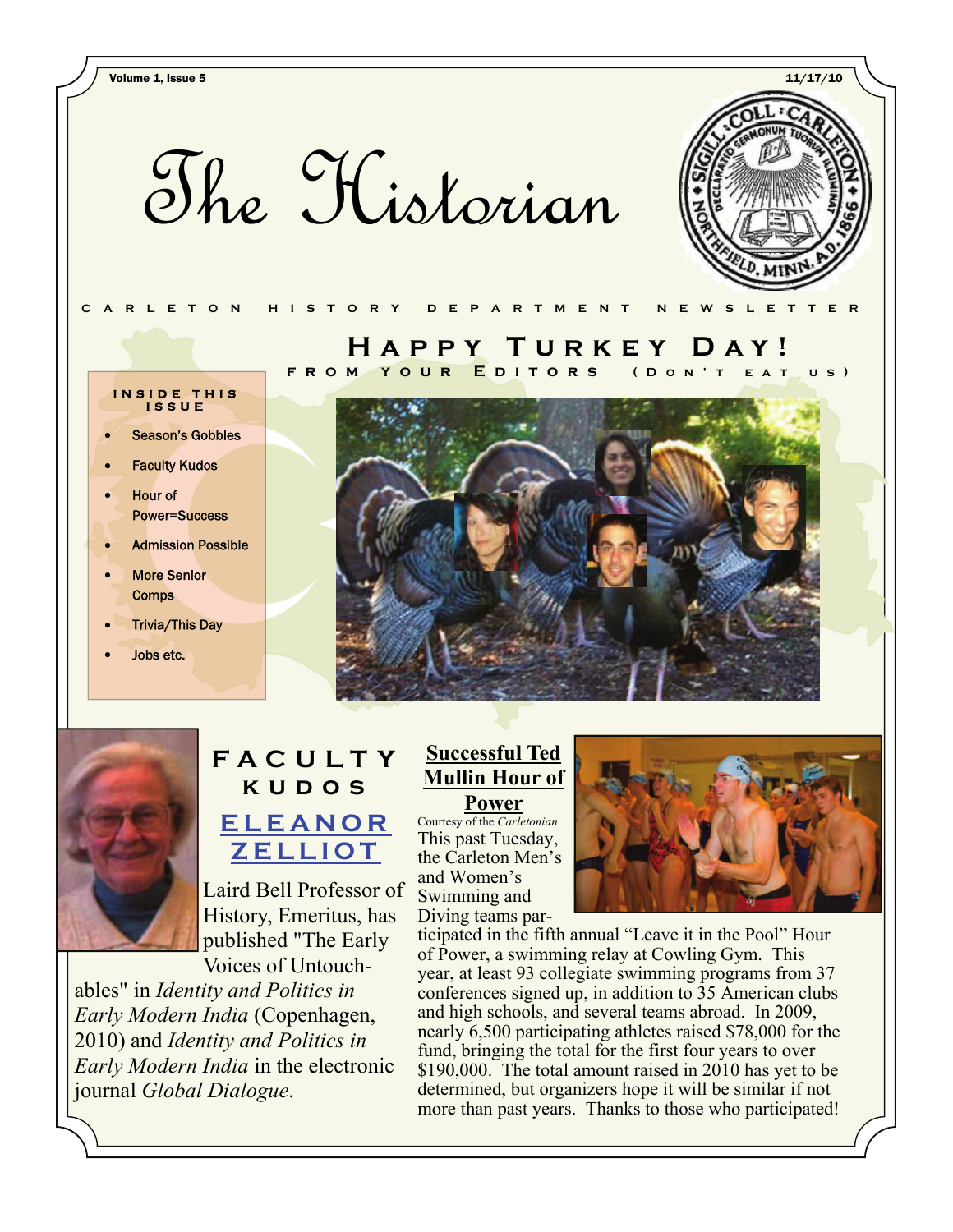

Admission Possible is a college access program for lowincome students who show high potential for going to college. In Eric's words: "The basic goal of Admission Possible (AP), is to get kids accepted and through a four year program. Today, a favorite buzz word within the education industry is the "achievement gap"; AP is essentially trying to combat that gap. My position is in a relatively new section in the program. I am a Multi Campus College Coach and primarily work with students enrolled in 6 schools. For enrolled students, we act as a support network with which they are hopefully comfortable, and assist them in connecting with resources on campus (services like OIL, Financial Aid, etc) and help them become self advocates. Since many of these students simply don't have a lot that we take for granted – like family who know how the system works and can tell students who to go talk to– we try to provide them with that knowledge. For un-enrolled students we work to support their attempts to go back to

**Admission Possible :** For

those interested in pursuing a career in education after graduation, History alum Eric Huberty '10 offers a few words of wisdom.

> school, helping them with applications and finding financial aid.

The other important thing to know about this job is that it is not a job, but a one year commitment in which you make very, very little money, with an education award at the end. To apply for the position you have an extensive four part interview. The founder of Admission Possible was actually a Carleton grad, and they conduct interviews on campus at various points in the year. Admission Possible is a great way to get job experience after school. I'm learning a ton. Its also a really great atmosphere because most of the people working there are just out of college."

Eric is currently living at home (Admission Possible is based in the Twin Cities, and AP doesn't pay much). At Carleton, Eric studied American history and really enjoyed examining cultural history, and how it reflects larger trends in racial and social history. Since graduation he has been really busy with work, but manages to play Ultimate

Frisbee with other AP coaches, hang out with other Carls in the area, and explore fun things to do in the Cities. He welcomes all kinds of questions about Admission Possible or Americorps, and can be contacted through email at:

[ericjhuberty@gmail.com](mailto:ericjhuberty@gmail.com).

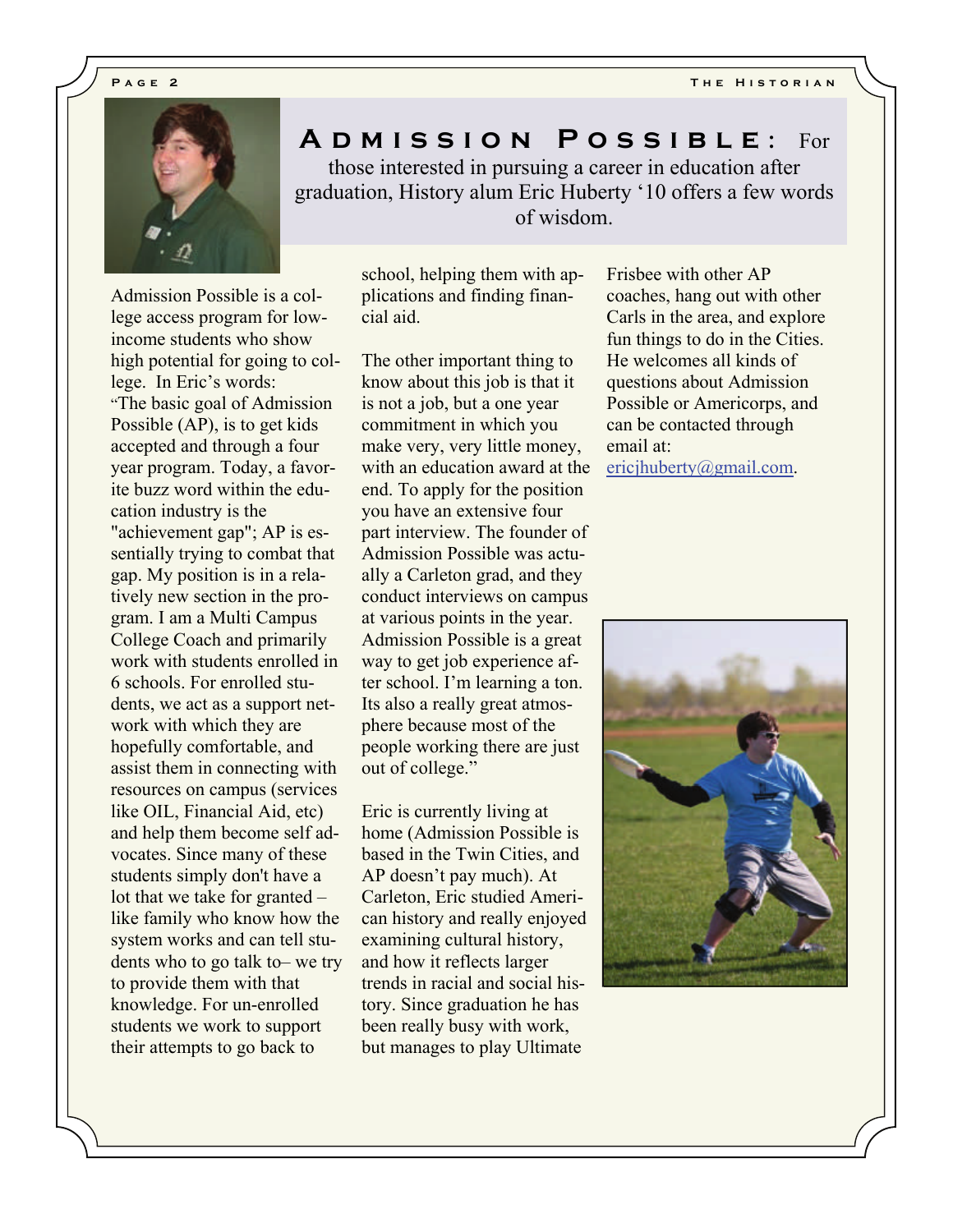# **Back by Popular Demand: What are Seniors Writing Comps About?**

**Kate Madison**— Pittsburg, PA: I will be examining London newspapers in the era of the American Revolution specifically the items that were reprinted from colonial American presses. I hope to examine the British perspective of the American perspective of the Revolution (now that's history), and also the politics of reporting the events and debates of the Revolution in England.

**Aaron Maurer**— Swathmore, PA: I will investigate Byzantine siege warfare during the Middle Byzantine Period (867-1204 AD). Through investigating chronicles and military manuals of the period, I specifically hope to reach a better understanding of the logistics involved on either side of a siege during the period. (in case Carleton is attacked by St. Olaf)

**Hunter Knight**— Brookline, MA: I'm doing a close comparison of the discourse on children in World War I France. By contrasting depictions of children and how children actually lived within these representations, I'm hoping to explore the ways that children can carry responsibility in a wartime society.

**Mira Alecci**—Minneapolis, MN: I will be using Mary Somerset, the Duchess of Beaufort's botanical notes and correspondence with Sir Hans Slaone to explore how women were able to participate in science in the late 17th and early 18th century. I am particularly interested in the everyday practice of botany and the possibility that women's scientific approach was informed by their roles as household managers.

### This Day in History November 17<sup>th</sup>

**1558 -** Elizabeth I ascended the English throne upon the death of Queen Mary Tudor.

**1800 -** The U.S. Congress held its first session in Washington, DC, in the partially completed Capitol building. (It has yet to accomplish anything)

**1869 -** The Suez Canal opened in Egypt, linking the Mediterranean and the Red Seas (raising water levels in the Mediterranean 35 feet, flooding Venice, or so we imagine).

**1913 -** The steamship *Louise* became the first ship to travel through the Panama Canal. (it was a big day for canals throughout history)

**1913 -** In Germany, Kaiser Wilhelm banned the armed forces from dancing the tango. (see non-tangoing Keiser below).

**1973** - U.S. President Nixon told an Associated Press manag-force from Moscow in November ing editors meeting in Orlando, FL, "people have got to know whether or not their president is a crook. Well, I'm not

a crook." (he was lying)

**1988** - Benazir Bhutto became the first woman leader of an Islamic country. She was elected in the first democratic elections in Pakistan in 11 years. **2006 -** Sony's PlayStation 3 went on sale in the United States.

**Happy birthday:** Gordon Lightfoot 1938 Martin Scorsese 1942 Danny DeVito 1944 Lorne Michaels 1944



# Trivia

# **Answers from last week:**

1. Because of America's support in the Iranian Shah.

2. Because it remains the greatest defeat of the United States army by Native American forces.

3. Because Russia commemorates the popular uprising which expelled the Polish-Lithuanian occupation 1612.

4. Yitzhak Rabin.

5. Imre Nagy, the Prime Minister of Hungary between July 1953 and April 1955 and between October 1956 and November 1956. The Soviets invaded in order to put a halt to the Hungarian Revolution of 1956.